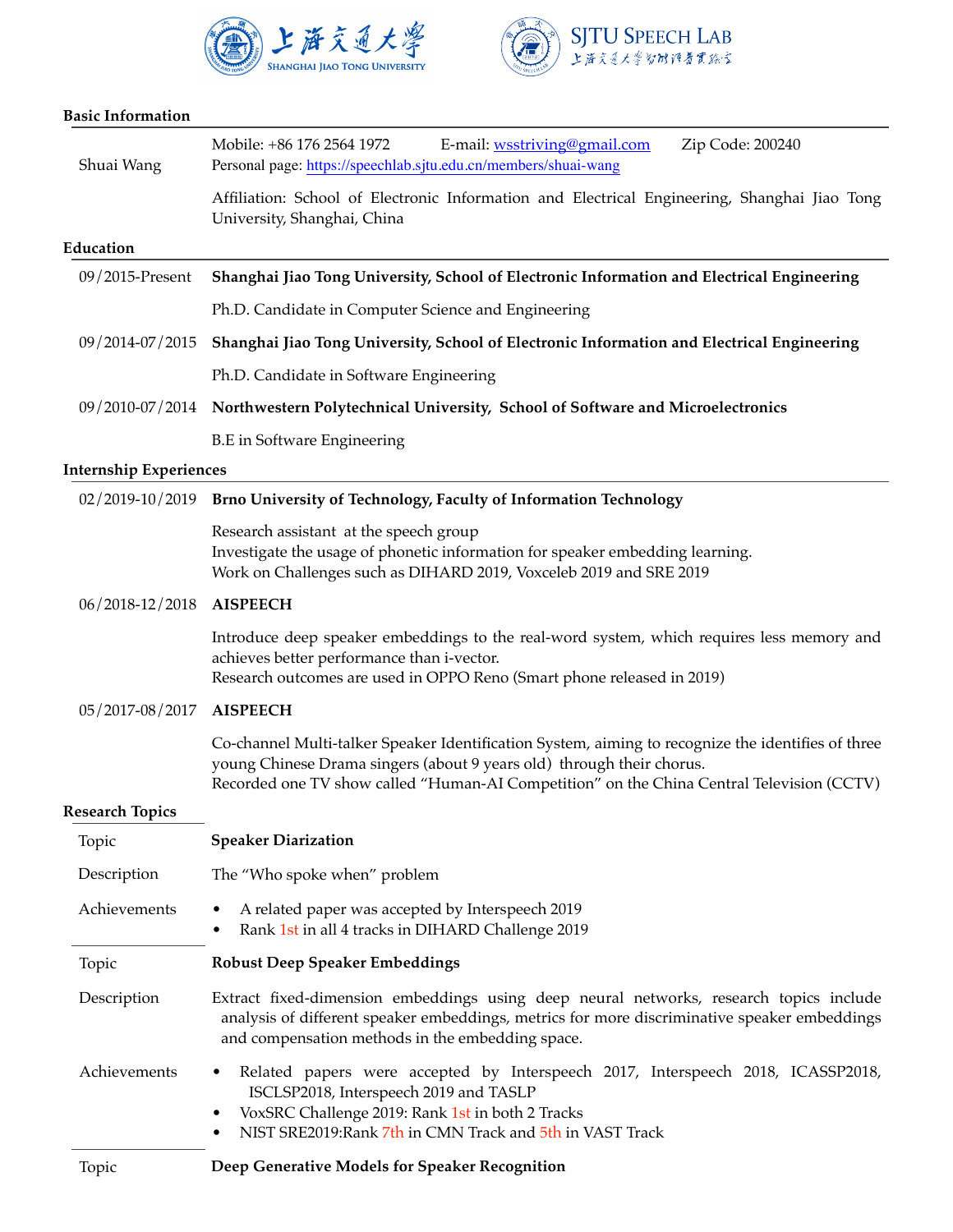| Description           | Generative Adversarial Nets (GAN) and Variational Auto-encoder (VAE) based data<br>augmentation for robust speaker recognition                                                                                 |
|-----------------------|----------------------------------------------------------------------------------------------------------------------------------------------------------------------------------------------------------------|
| Achievements          | Related papers were accepted by ISCSLP 2018 and Interspeech 2019                                                                                                                                               |
| Topic                 | Co-channel Multi-talker Speaker Identification                                                                                                                                                                 |
| Description           | A sub-problem of the "Cocktail Party Problem", aiming at recognizing the identities of multiple<br>talkers via their overlapped speech                                                                         |
| Achievements          | Recorded one TV show called "Human-AI Competition" on the China Central Television<br>(CCTV), won the competition and promoted to the final round.<br>A related paper was accepted by ICASSP 2018<br>$\bullet$ |
| Topic                 | <b>Speaker Anti-spoofing</b>                                                                                                                                                                                   |
| Description           | Detect the potential attacks (Replay, TTS) on speaker verification systems                                                                                                                                     |
| Achievements          | Related papers were accepted by Interspeech 2019<br>ASVSpoof 2019: Rank 5th in LA Track, 8th in PA Track                                                                                                       |
| Awards                |                                                                                                                                                                                                                |
| 2014                  | Outstanding graduates of Northwestern Polytechnical University (5%)                                                                                                                                            |
| 2011,2012,2013        | First Class Scholarship of Northwestern Polytechnical University (15%)                                                                                                                                         |
| 2012,2013             | National Scholarship (1%)                                                                                                                                                                                      |
| Languages             |                                                                                                                                                                                                                |
| Native Language       | Chinese                                                                                                                                                                                                        |
| <b>Other Language</b> | English                                                                                                                                                                                                        |
| Paper List            |                                                                                                                                                                                                                |
|                       |                                                                                                                                                                                                                |

## **Journal papers**

- Yanmin Qian, Chao Weng, Xuankai Chang, **Shuai Wang** and Dong Yu. *Past Review, Current Progress and Challenges Ahead on Cocktail Party Problem. Frontiers of Information Technology* & *Electronic Engineering 2018*
- *•* **Shuai Wang**, Zili Huang, Yanmin Qian and Kai Yu. *Discriminative Neural Embedding Learning for Short-Duration Text-Independent Speaker Verification. IEEE/ACM Transactions on Audio Speech and Language Processing 2019*
- *•* **Shuai Wang**, Yexin Yang, Zhanghao Wu, Yanmin Qian and Kai Yu*. Data Augmentation using Deep Generative Models for Embedding based Speaker Verification. Submitted to IEEE/ACM Transactions on Audio Speech and Language Processing.*

## **Conference papers**

- *•* **Shuai Wang**, Yanmin Qian and Kai Yu*. What Does the Speaker Embedding Encode? Interspeech 2017.*
- *•* Xiaowei Jiang, **Shuai Wang**, Xu Xiang, Yanmin Qian*. Integrating Online i-vector into GMM-UBM for Textdependent Speaker Verification. APSIPA 2017.*
- **Shuai Wang**, Yanmin Qian and Kai Yu. *Focal KL-Divergence based Dilated Convolutional Neural Networks for Cochannel Speaker Identification. ICASSP 2018 (IEEE Ganesh N. Ramaswamy Memorial Award)*
- Zili Huang, **Shuai Wang** and Yanmin Qian. *Joint i-vector with End-to-End system for Short Duration Textindependent speaker verification. ICASSP 2018*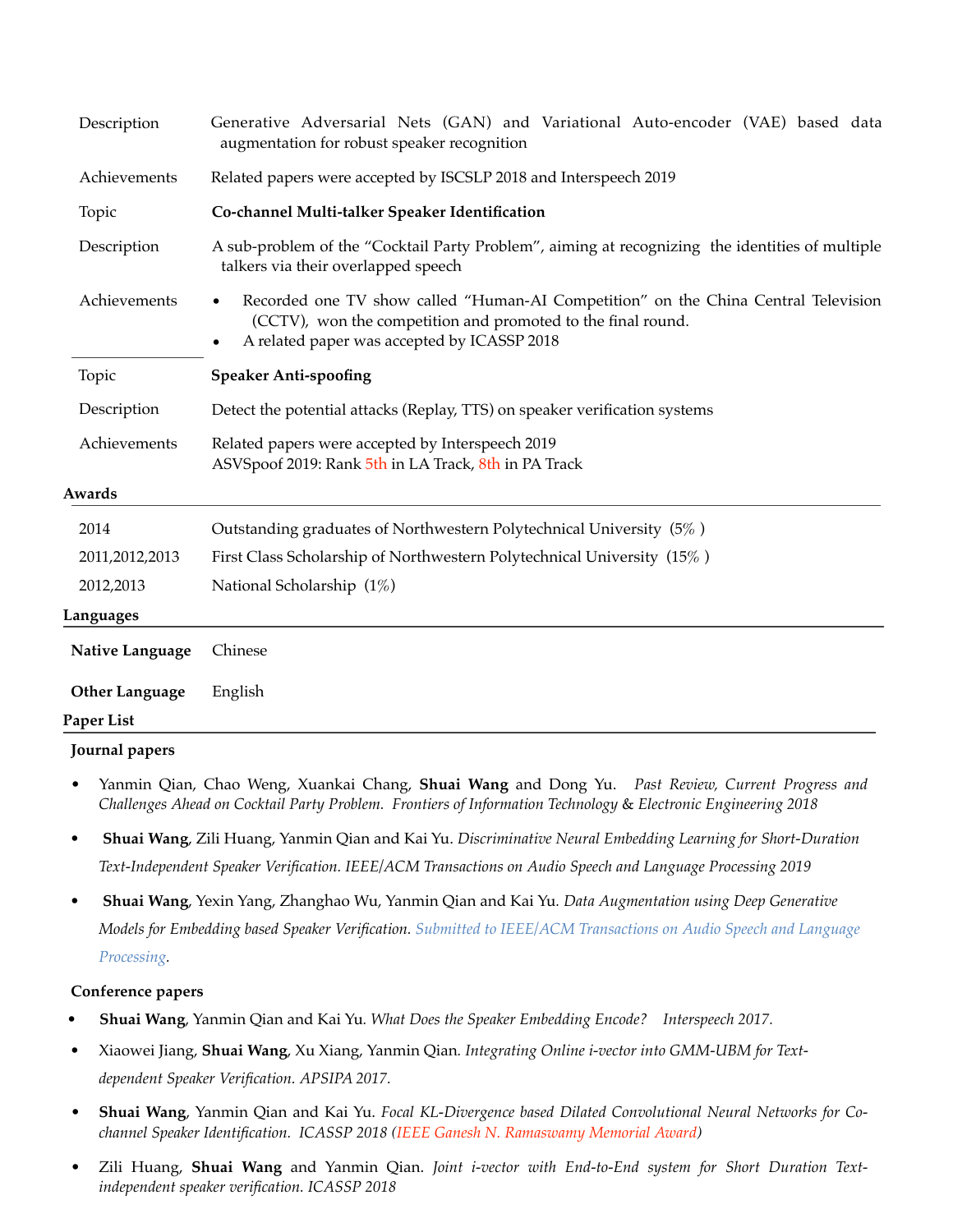- **Shuai Wang\***, Zili Huang\* and Kai Yu. *Angular Softmax for Short-Duration Text-independent Speaker Verification. (\* Joint First Author) Interspeech 2018 (ISCA Travel Grant)*
- *•* **Shuai Wang**, Heinrich Dinkel, Yanmin Qian and Kai Yu*. Covariance Based Deep Feature for Text-dependent Speaker Verification. IScIDE 2018*
- *•* Yexin Yang, **Shuai Wang,** Man Sun, Yanmin Qian and Kai Yu*. Generative Adversarial Networks based X-vector Augmentation for Robust Probabilistic Linear Discriminant Analysis in Speaker Verification. ISCSLP 2018.*
- *•* **Shuai Wang**, Zili Huang and Kai Yu*. Deep Discriminant Analysis for i-vector Based Robust Speaker Recognition. ISCSLP 2018.*
- *•* **Shuai Wang**, Yexin Yang, Tianzhe Wang, Yanmin Qian and Kai Yu*. Knowledge Distillation for Small Foot-print Deep Speaker Embedding. ICASSP 2019.*
- *•* **Shuai Wang**, Johan Rohdin, Lukáš Burget, Oldřich Plchot, Yanmin Qian, Kai Yu and Jan Černocký. *On the Usage of Phonetic Information for Text-independent Speaker Embedding Extraction. Interspeech 2019.*
- *•* Zhanghao Wu, **Shuai Wang**, Yanmin Qian and Kai Yu. *Data Augmentation using Variational Auto-encoder for Embedding based Speaker Verification. Interspeech 2019.*
- *•* Hongji Wang, Heinrich Dinkel, **Shuai Wang**, Yanmin Qian and Kai Yu. *Cross-domain replay spoofing attack detection using domain adversarial training. Interspeech 2019. (ISCA Travel Grant)*
- *•* Mireia Diez, Lukáš Burget, **Shuai Wang**, Johan Rohdin, Jan Černocký. *Bayesian HMM based x-vector clustering for Speaker Diarization. Interspeech 2019.*
- *•* Yexin Yang, Hongji Wang, Heinrich Dinkel, Zhengyang Chen, **Shuai Wang**, Yanmin Qian and Kai Yu. *The SJTU Robust Anti-spoofing System for the ASVspoof 2019 Challenge. Interspeech 2019.*
- *•* Xu Xiang, **Shuai Wang**, Houjun Huang, Yanmin Qian and Kai Yu. *Margin Matters: Towards More Discriminative Deep Neural Network Embeddings for Speaker Recognition*. *[arXiv:1906.07317v1](https://arxiv.org/abs/1906.07317v1) APSIPA ASC 2019*
- Hossein Zeinali, **Shuai Wang**, Anna Silnova, Pavel Matějka, Oldřich Plchot. *BUT System Description to VoxCeleb Speaker Recognition Challenge 2019 .* [arXiv:1910.12592](https://arxiv.org/abs/1910.12592)
- Yefei Chen, **Shuai Wang**, Yanmin Qian and Kai Yu. *End-to-End Speaker-Dependent Voice Activity Detection. Presented at NCMMSC2019*
- *•* **Shuai Wang**, Johan Rohdin, Oldřich Plchot, Lukáš Burget, Kai Yu and Jan Černocký. *Investigation of SpecAugment for deep speaker embedding learning. ICASSP 2020 (SPS Travel Grant)*
- **Shuai Wang\***, Yexin Yang\*, Xun Gong, Yanmin Qian and Kai Yu. *Text adaptation for speaker verification with speaker-text factorized embeddings. (\* Joint First Author) ICASSP 2020*
- Zhengyang Chen, **Shuai Wang**, Yanmin Qian and Kai Yu. *Channel Invariant Speaker Embedding Learning With Joint Multi-task and Adversarial Training. ICASSP 2020*
- Federico Landini, **Shuai Wang,** Mireia Diez, Lukáš Burget, Pavel Matějka, Kateřina Žmolíková, Ladislav Mošner, Anna Silnova, Oldřich Plchot, Ondřej Novotný, Hossein Zeinali and Johan Rohdin. *BUT System for DIHARD Speech Diarization Challenge 2019. ICASSP 2020*
- Mireia Diez, Lukáš Burget, Federico Landini, **Shuai Wang**, Jan Černocký. *Optimizing Bayesian HMM based xvector Clustering for the Second DIHARD Speech Diarization Challenge. ICASSP 2020.*